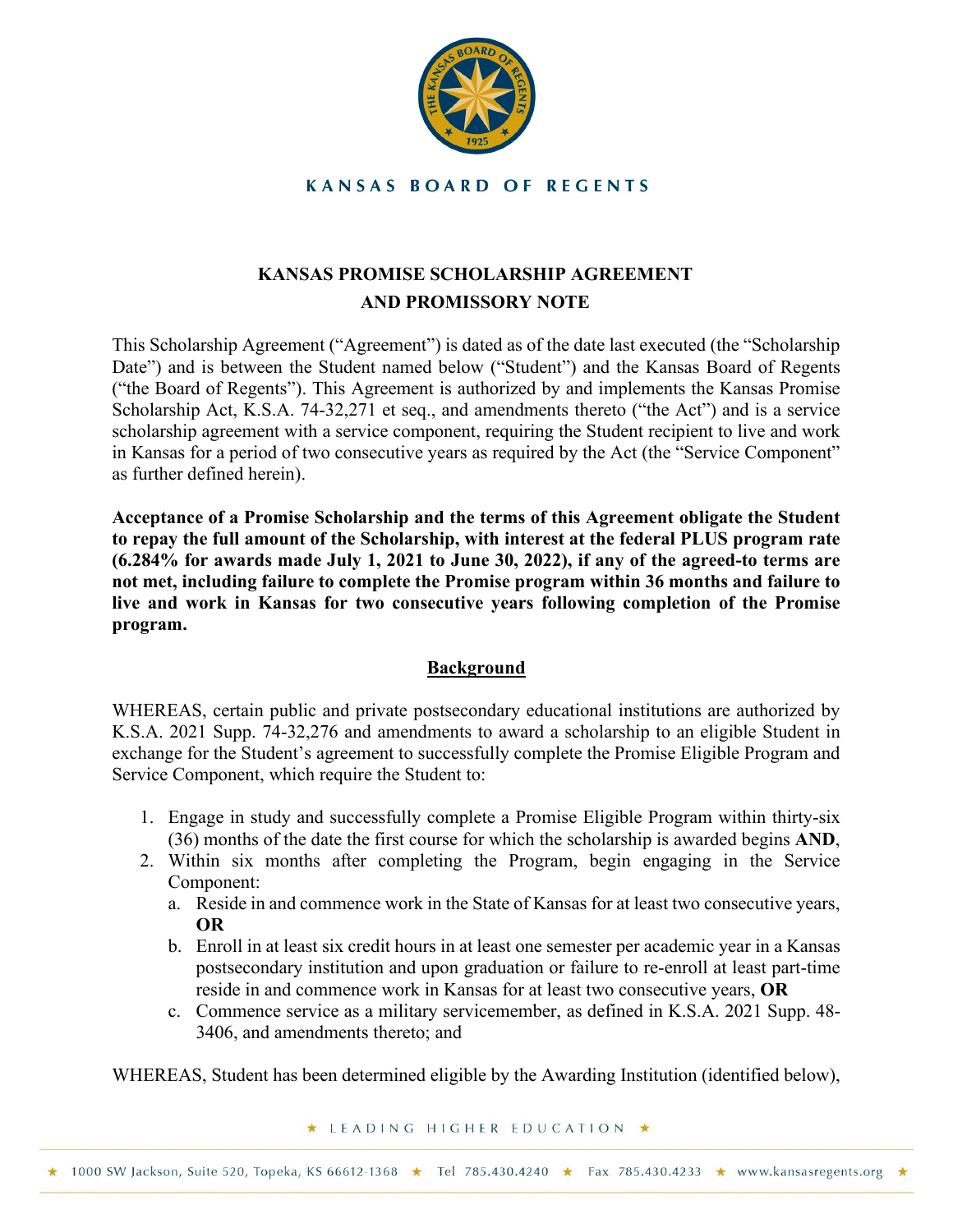based in part on information provided by Student and relied on by Awarding Institution, to receive the Kansas Promise Scholarship in accordance with the provisions of the Kansas Promise Scholarship Act; and

WHEREAS, Student desires to accept the Kansas Promise Scholarship and agrees to repay any funds received upon the terms set out herein if Student fails to meet the requirements of the Scholarship as set out in this Agreement.

In consideration of the foregoing, the Board of Regents and Student, intending to be mutually bound, hereby agree as follows:

# **A. STUDENT INFORMATION**

# **B. CONDITIONS OF SCHOLARSHIP**

- 1. Student, having been determined by the Awarding Institution, based on information provided by Student in the application for the Scholarship and the FAFSA, to be eligible for the Kansas Promise Scholarship in accordance with the Kansas Promise Scholarship Act, agrees that as a condition of receiving the Scholarship, Student shall do all of the following:
	- a. Enroll as a full-time or part-time student with no less than 6 credit hours in at least one semester per academic year at the Awarding Institution and engage in and complete Student's Promise Eligible Program within 36 months of the date the first course for which a Kansas Promise Scholarship was awarded to the Student begins;
	- b. Maintain satisfactory academic progress, as determined by the Awarding Institution's policies, in the courses of the Promise Eligible Program for which Student received the Kansas Promise Scholarship, in order to continue to receive a Kansas Promise Scholarship;
	- c. Complete the Service Component or receive a Good Cause Determination, as defined in Section C.3., from the Board of Regents;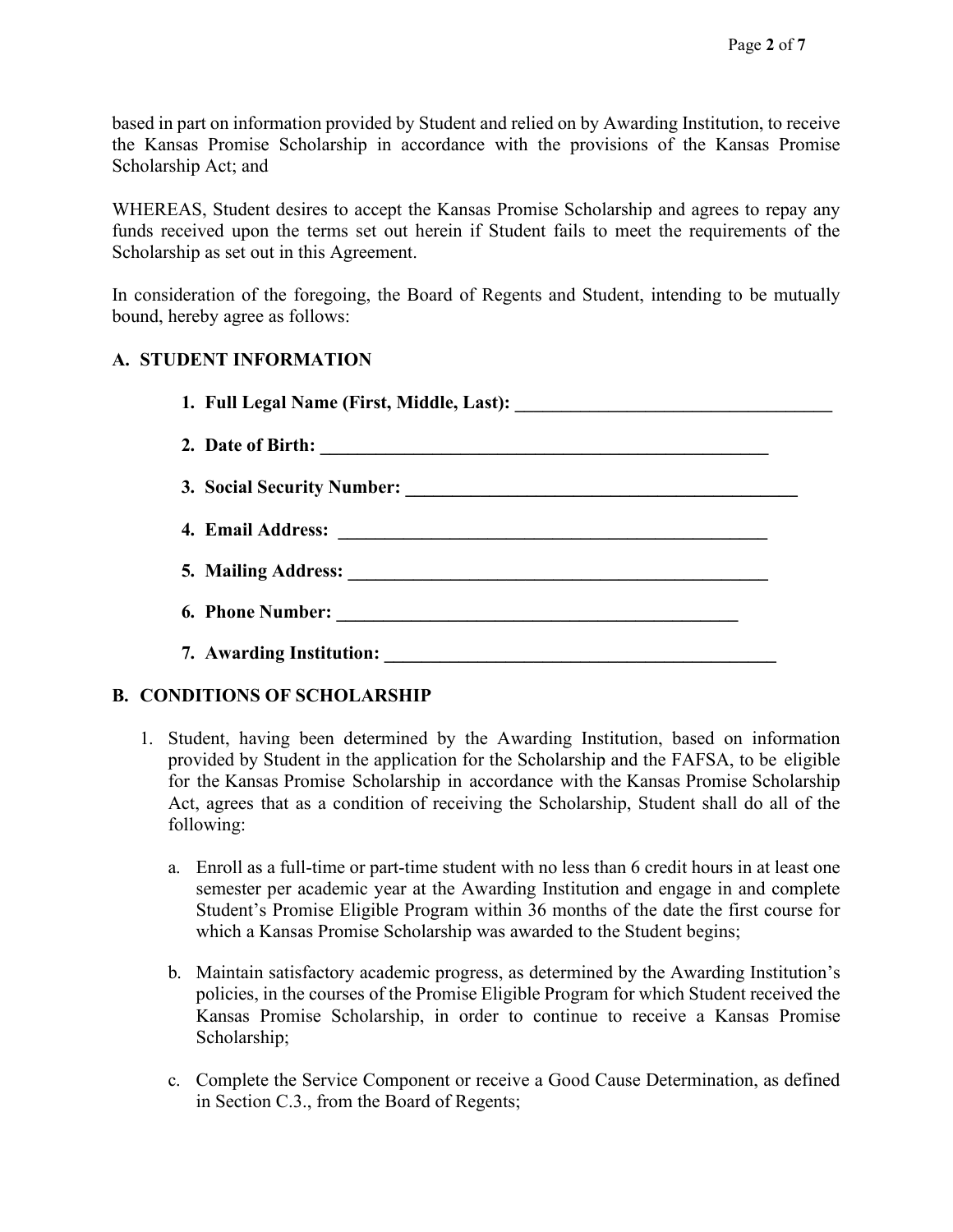- d. Maintain records and make annual reports to the Awarding Institution while enrolled at the Institution and to the Board of Regents as provided in Section E, on such forms and in such manner as required by the Board of Regents, documenting satisfaction of the Student's obligations under the Kansas Promise Scholarship Act; **AND**
- e. Repay the total Kansas Promise Scholarship award, plus interest, as detailed in Section D., if Student fails to remain eligible and qualified for the Promise Scholarship or fails to reside in and work in the State of Kansas for the required two-consecutive-year period after completion of the Promise Eligible Program.
- 2. Student agrees and understands that Student shall remain qualified to receive additional Promise Scholarship disbursements awarded by an eligible institution for a total of 68 credit hours in any Promise Eligible Program or Programs or a total of \$20,000 toward the cost of a Promise Eligible Program(s), whichever occurs first, unless the Awarding Institution determines that Student is disqualified for failure to meet any or all of the requirements imposed under the provisions of the Kansas Promise Scholarship Act. Student further understands and agrees that multiple disbursements may be made to or on behalf of the Student under this Scholarship Program, and Student understands that Student may cancel or reduce such Scholarship amounts by not accepting and/or by returning all or a portion of any disbursement. To receive additional Promise Scholarship disbursements after the first year of receiving the Kansas Promise Scholarship, the Student must complete and submit a Kansas Promise Scholarship Renewal Application and meet all other eligibility requirements at the time of submitting the Renewal Application.

## **C. SATISFACTION OF SCHOLARSHIP TERMS, CONDITIONS AND REQUIREMENTS**

Student understands and agrees that Student will have satisfied the terms, conditions, and requirements of the Kansas Promise Scholarship Program and will not be required to repay the Scholarship if the Student:

- 1. Completes the requirements of this Agreement as set out in Section B., including the Service Component; **OR**
- 2. Commences service as a military servicemember after receiving a Kansas Promise Scholarship; **OR**
- 3. Is determined by the Board of Regents, in accordance with this Agreement and any applicable rules and regulations, to be unable to
	- a. satisfy the requirements of the Kansas Promise Scholarship Program or this Agreement after making the "best possible effort" to do so; **OR**
	- b. satisfy the following requirements after making the "best possible effort" to do so:
		- i. reside in and obtain employment in Kansas within 6 months of either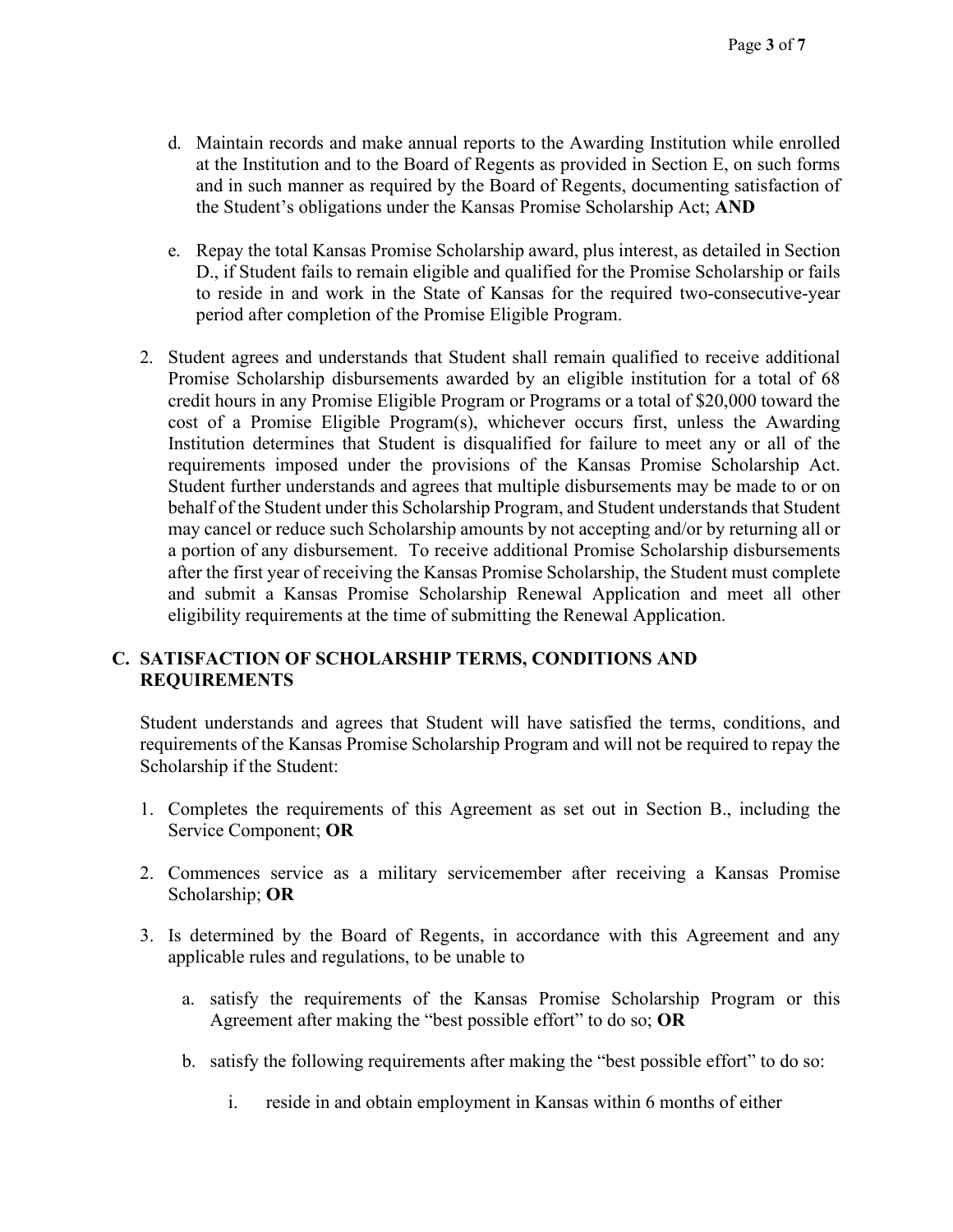- 1. completing the Kansas Promise Scholarship Program; or
- 2. graduating from or failing to re-enroll as a full-time or part-time student in any Kansas public or private postsecondary educational institution; **AND**
- ii. continue to reside and be employed in Kansas for two consecutive years; **OR**
- c. satisfy the requirements of the Kansas Promise Scholarship Program or this Agreement due to disability or death of the Student occurring after the Scholarship is received but before the Program is completed.

## **D. REPAYMENT OF SCHOLARSHIP UPON FAILURE TO SATISFY SCHOLARSHIP TERMS, CONDITIONS, AND REQUIREMENTS**

Student understands and agrees that if Student does not satisfy all the terms of the Act as set out in Sections B. and C. of this Agreement, all of the following are required:

- 1. Student must repay the Scholarship plus interest and any related fees to the Kansas Board of Regents. Repayment of all funds disbursed to or on behalf of the Student under this Scholarship Program plus accrued interest shall be due and owing immediately upon failure to satisfy the Scholarship terms, conditions, and requirements.
- 2. Accrued Interest shall be calculated from the date of the failure to satisfy the Scholarship terms, conditions, and requirements at a rate that is equivalent to the interest rate applicable to loans made under the federal PLUS program at the time Student's first course funded by a Kansas Promise Scholarship Agreement began.
- 3. Repayment may be made in monthly installment payments in such amounts as are determined by the Board of Regents.
- 4. Payments owed under this Agreement and pursuant to the Act shall commence within 180 days of failure to comply with the Kansas Promise Scholarship requirements and be completed within five years following the date of the act or circumstance that causes the Student to fail to remain eligible and qualified or to satisfy the obligations of this Agreement.
- 5. If an installment payment becomes 91 days overdue from any date an installment payment was due, the entire amount outstanding shall become immediately due and payable, including all interest without further notice or opportunity to cure.
- 6. The total repayment obligation imposed under this Agreement may be satisfied at any time by making a single lump sum payment equal to the total of (1) the entire amount to be repaid under this Agreement upon failure to satisfy the obligations under this Agreement, plus (2) all amounts of interest thereon at the rate prescribed by the Act as of the date of payment.
- 7. *Postponement:* Except as otherwise specified in the Agreement, Student's repayment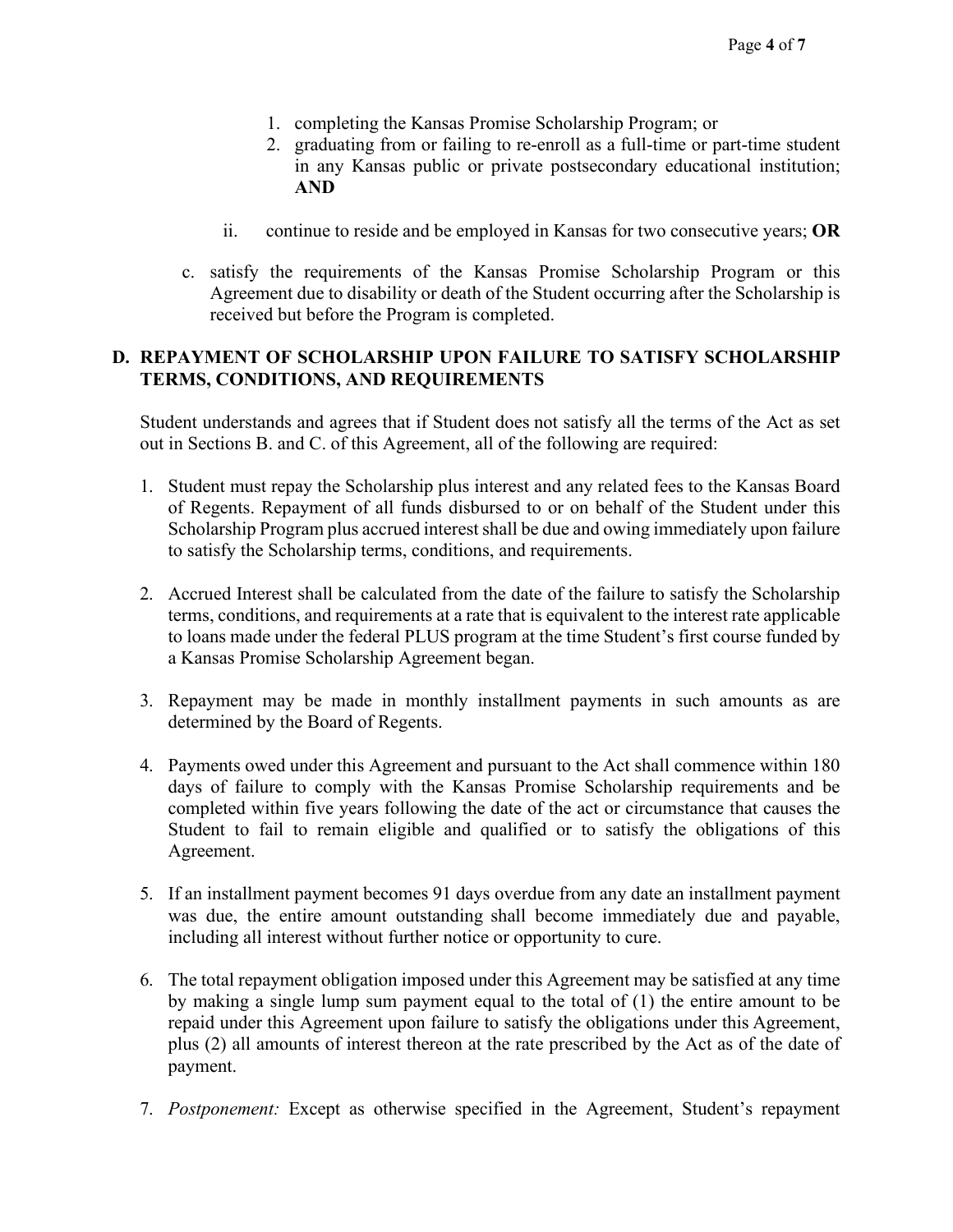obligation under this Agreement shall be postponed by the Board of Regents during any period when Student is: (1) serving as a part of Volunteers in Service to America (VISTA); (2) serving in the Peace Corps; (3) in a service commitment to the United States public health service; (4) performing religious missionary work conducted by an organization exempt from tax under section  $501(c)(3)$  of the federal internal revenue code; (5) determined to be unable to commence or continue performance in satisfaction of the obligation because of temporary medical disability; (6) on job-protected leave under the Family and Medical Leave Act of 1993 (FMLA); (7) unable to commence or continue performance in satisfaction of the obligation because of special circumstances, as determined by the Board of Regents; or (8) is continuously enrolled as a full-time or parttime student at a Kansas postsecondary educational institution if first enrollment was within six months after successfully completing the Promise Eligible Program for which the Scholarship was received. Except for clauses(5), (6) and (7), Student's obligation under this Agreement shall not be postponed more than five years from the time performance of the obligation was to have been commenced under the Agreement. An obligation under any agreement entered into in accordance with the program shall be postponed under clause (5) during the period of time the medical disability exists. An obligation under any agreement entered into in accordance with the program shall be postponed under clause (6) during the period of time the person obligated remains on FMLA leave. An obligation to commence or continue performance in satisfaction of the obligation in accordance with an Agreement under the Kansas Promise Scholarship program shall be postponed under clause (7) during the period of time the Board of Regents determines that the special circumstances exist. **The Student must request any postponement in writing submitted to the Kansas Board of Regents.** The request shall be mailed to the Board of Regents at 1000 SW Jackson, Suite 520, Topeka, KS 66612-1368, with the attention subject line being: Postpone Repayment of Kansas Promise Scholarship. All correspondence shall include Student's full legal name, Institution(s) attended and dates of attendance. The Board of Regents shall prescribe the criteria or guidelines for determining the existence of special circumstances causing an inability to commence or continue performance in satisfaction of the obligation and shall determine the documentation required to prove the existence of such circumstances.

#### **E. CHANGE OF NAME, EMPLOYMENT STATUS, ADDRESS; NOTIFICATION**

**The Student agrees to notify the Board of Regents in writing, on the form supplied by the Board of Regents, by mail to 1000 SW Jackson Street, Suite 520, Topeka, KS 66612, or email to promise@ksbor.org, of the Student's name, address and employment status along with the address and contact information for any employer(s) for each year that this Agreement is in effect or as long as any repayment obligations are outstanding. Such notification is due no later than the annual anniversary date from when this Agreement is executed. Student understands and agrees that failure to provide such written notification may cause the Student to go immediately into repayment status.**

**The Student also agrees to notify the Board of Regents in writing, in the form supplied by the Board of Regents within five days of any change to the Student's name, address or employment status.**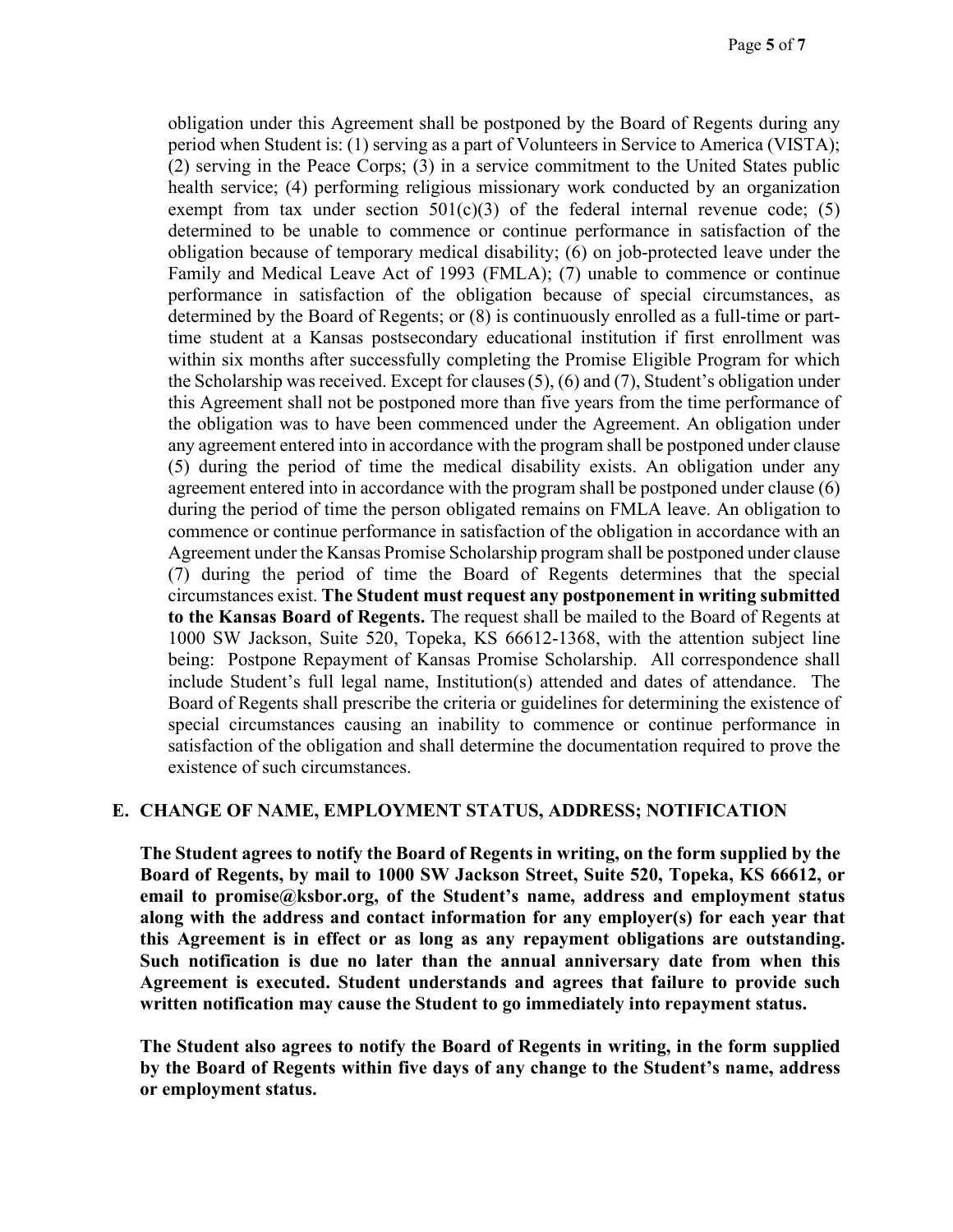#### **F. PROMISSORY NOTE**

- 1. Student agrees that the terms of this Agreement shall constitute a Promissory Note for the entire amount of funds provided by any Awarding Institution and received by Student under this Agreement, as well as the related interest. Student agrees that failure to satisfy this Agreement and the terms of the Kansas Promise Scholarship Act creates an obligation to repay the funds advanced, together with interest at the rate applicable to loans made under the federal PLUS program at the time the Student's first course funded by a Promise Scholarship began and beginning to accrue on the date Student is determined by the Board of Regents to be out of compliance with this Agreement.
- 2. The repayment, residency and employment obligations incurred by the Student under the provisions of this Agreement are deemed to be cumulative and consecutive loan obligations, as imposed by the Kansas Promise Scholarship Act and this Agreement.

### **MISCELLANEOUS**

- 1. *Release of Information:* During the term of this Agreement, and any collection activities arising hereunder, the Student hereby consents to and authorizes the release to the Awarding Institution, the Board of Regents, the Kansas Legislative Division of Post Audit (or other state or federal authorities as needed to audit the Promise Scholarship Program) any information relating to the Student's performance and other appropriate information required by the Awarding Institution, the Board of Regents, Post Audit or other state or federal auditing authorities, as may be contained in the education records of the schools, colleges or universities at which the Student is enrolled or has been enrolled.
- 2. *Contingent on Funding*: The Student expressly understands and agrees that the continuation of the Scholarship and the Student's ability to receive financial assistance is contingent upon the appropriation of sufficient funds or other acts of the Legislature of the State of Kansas and Student continuing to meet all the eligibility requirements for the Scholarship.
- 3. *Governing Law:* This Agreement shall be interpreted in accordance with and controlled by the laws of the State of Kansas and any subsequent amendments thereto.
- 4. *Severability:* If any term of this agreement is held to be invalid or unenforceable by a court of competent jurisdiction, such holding will not invalidate or render unenforceable any other provision, and the remaining provisions will not be impaired.